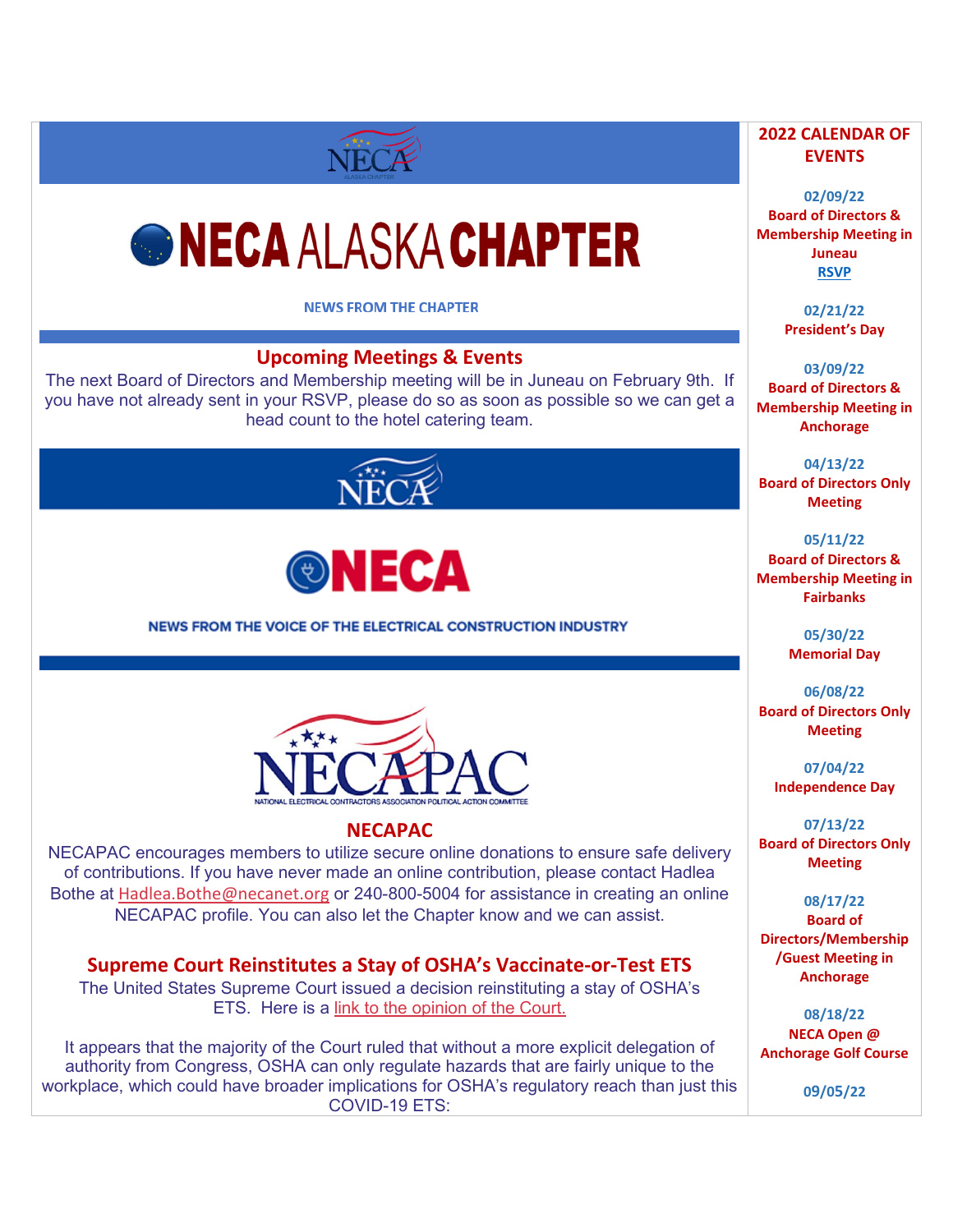"Although COVID–19 is a risk that occurs in many workplaces, it is not an occupational hazard in most. COVID–19 can and does spread at home, in schools, during sporting events, and everywhere else that people gather. That kind of universal risk is no different from the day-to-day dangers that all face from crime, air pollution, or any number of communicable diseases. Permitting OSHA to regulate the hazards of daily life—simply because most Americans have jobs and face those same risks while on the clock—would significantly expand OSHA's regulatory authority without clear congressional authorization."

We wanted to very quickly let you know that **the ETS seems to have been put to rest by the Supreme Court, and there are no regulatory obligations to meet pursuant to the ETS**. NECA will provide a more in-depth analysis of the Court's decision soon, not only about what it means for the ETS, but the sea change it may signal for OSHA's regulatory authority generally.

Please click below to review NECA's full legal alert developed by Conn Maciel Carey LLP.

**View Full [Legal](https://d15k2d11r6t6rl.cloudfront.net/public/users/Integrators/BeeProAgency/733059_716145/Coronavirus_Legal-ETSDecision_1-13-22.pdf) Alert**

#### **The Biden Administration to Begin Distributing At-Home, Rapid COVID-19 Tests for Free**

**Testing is an important tool to help mitigate the spread of COVID-19** Key Takeaways of this Program Include:

- On January 18th, Americans were able to start ordering a test online at [COVIDTests.gov](https://www.covidtests.gov/)
- Tests will usually ship within 7-12 days of ordering and there is a limit of 4 tests per household
	- Orders will be prioritized based on households experiencing the highest social vulnerability and communities that have experienced a disproportionate share of COVID-19 cases and deaths
		- A free call line will be available for those who cannot access the internet

## **Introducing NECA's New President: Kirk Davis**

Kirk Davis if the President of his company, Bob Davis Electric. Bob Davis Electric joined NECA in 1923. Since then, the company has been actively involved with NECA at the local and national level. Davis became involved in NECA when he attended his first national convention in 1979 in San Fransico. Locally, Davis has served on the Board of Directors and the Negotiations Committee and as Vice President and President. He has been elected to multiple terms as Governor of the North Louisiana Chapter, NECA. Nationally, Davis served on the Marketing Committee, the Disaster Relief Fund Committee, and the Workforce Development Committee.

*[Learn](https://www.necanet.org/staff-details/kirk-davis) More*

## **Manual of Labor Units Access**

Each NECA member will receive free access to the new MLU web subscription! This subscription will provide access over the life of this edition of the MLU with 2 years of access

#### **Labor Day**

**09/14/22 Board of Directors Only Meeting**

**10/12/22 Board of Directors Only Meeting**

**10/15-17/22 NECA Convention & Trade Show in Austin, TX**

**11/09/22 Board of Directors Only Meeting**

> **11/24/22 Thanksgiving Day**

**12/03/22 Annual Board of Directors &**

**Membership Meeting and Holiday Party in Anchorage**

> **12/25/22 Christmas Day**

**01/01/23 New Year's Day**